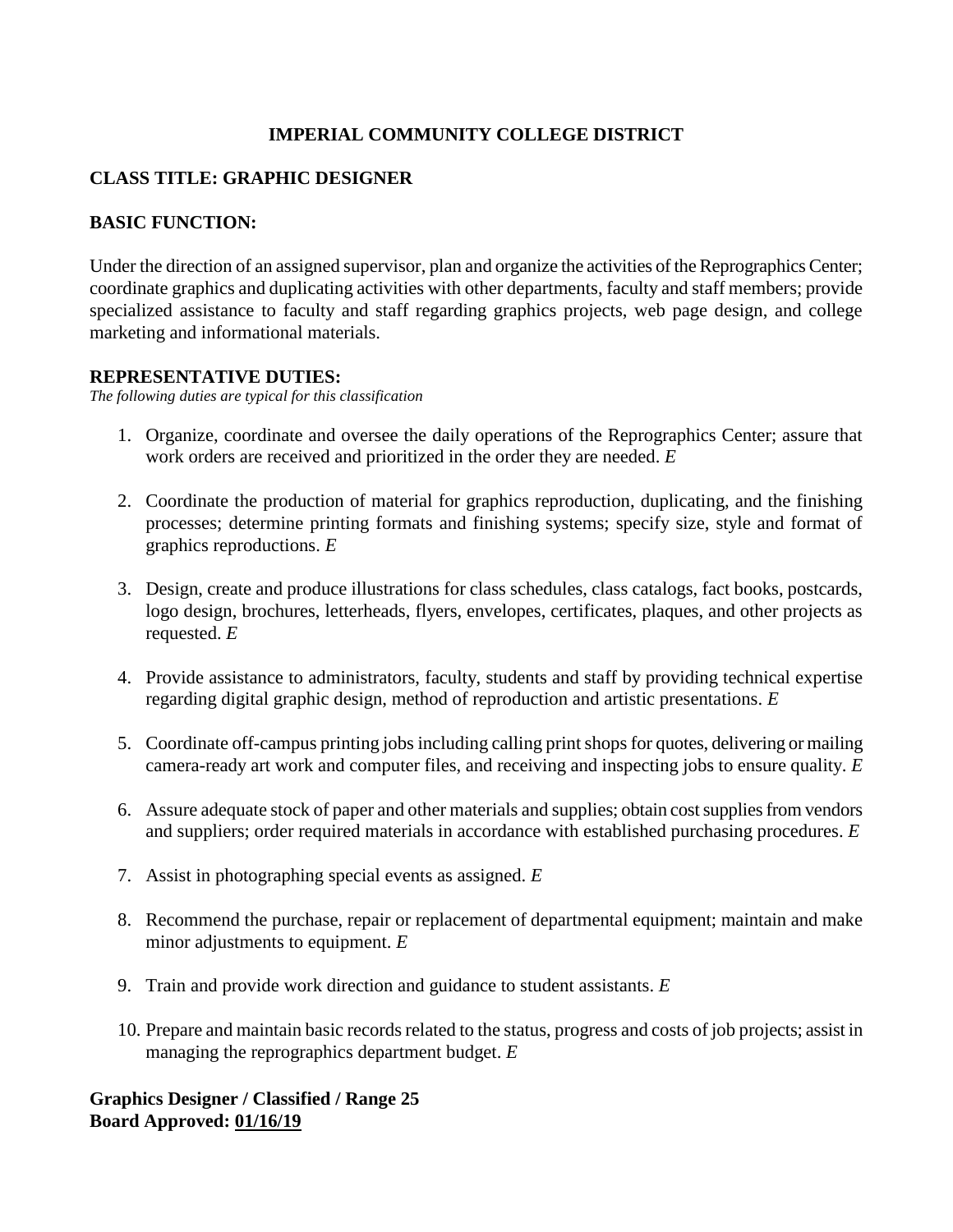## 11. Perform related duties as assigned. **KNOWLEDGE AND ABILITIES:**

### Knowledge of:

- Forms design, digital graphic design, desktop publishing and photography.
- District Policies and Procedures
- Industry standard software used in digital graphic design.
- Printing and graphic techniques and methods.
- Types of paper used in the production of various materials.
- Proper use, handling, storage and disposal of hazardous materials
- Recordkeeping methods and techniques.
- Correct English usage, grammar, spelling, punctuation and vocabulary.
- Budget preparation and administration.

#### Ability to:

- Plan and organize work effectively
- Operate modern office equipment.
- Design camera-ready copy using state-of-the-art desktop publishing and graphic design software.
- Operate reprographics equipment safely, effectively and efficiently.
- Establish and maintain cooperative and effective working relationships with others.
- Communicate effectively both orally and in writing.
- Work independently with little direction.
- Exercise independent judgment.

**EDUCATION AND EXPERIENCE:** Any combination equivalent to: completion of two years of college with major course work in Graphic Arts, Graphic Design, or Marketing and two years of related experience.

Demonstrate sensitivity to and understanding of the diverse academic, socioeconomic, cultural, and ethnic backgrounds of faculty, staff, and students with physical and learning disabilities;

**LICENSE AND OTHER REQUIREMENTS:** Valid California driver'=s license.